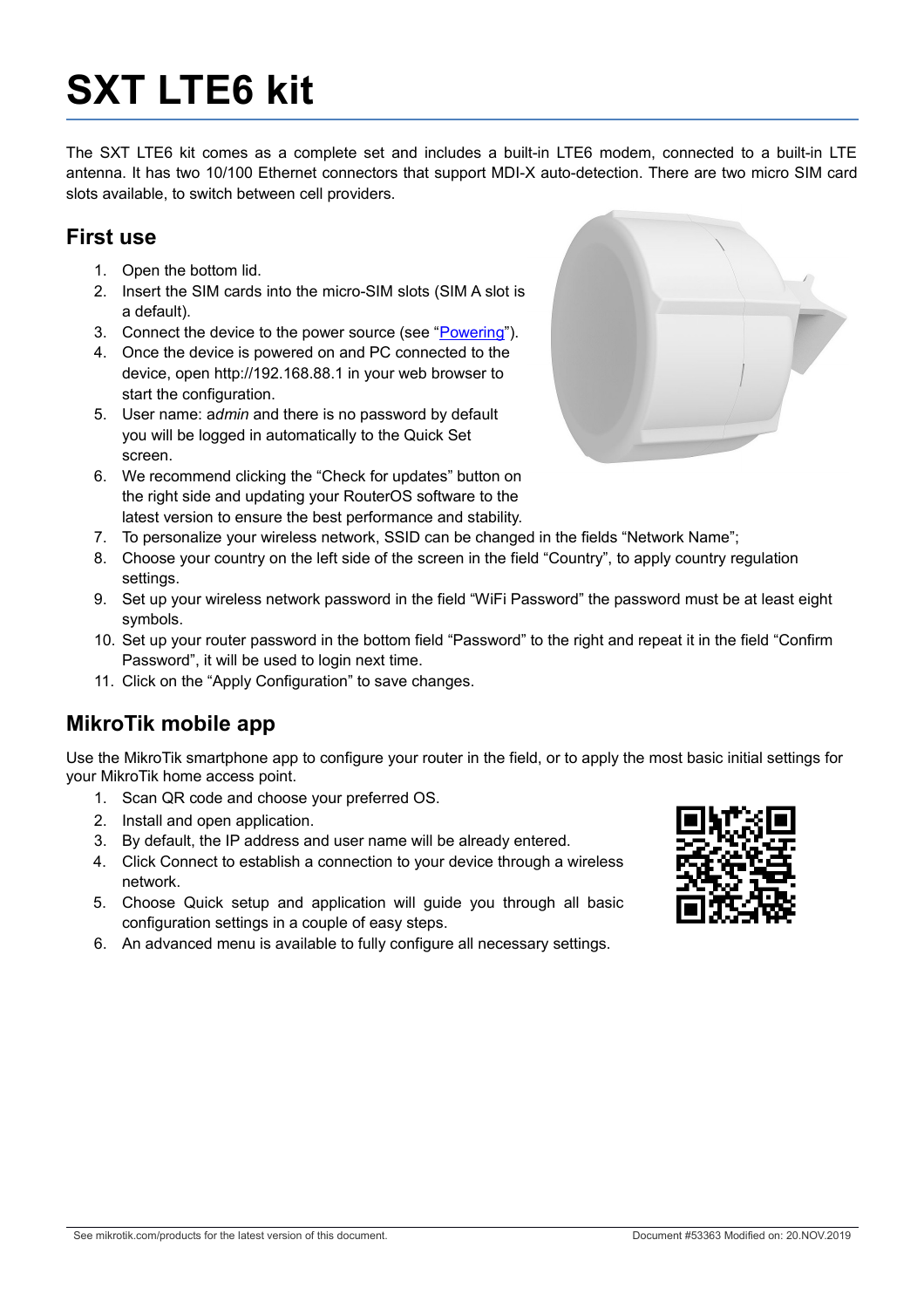# **Mounting**

SXT designed to be mounted on the pole, the package includes a mounting bracket and steel clamp.

- 1. With the clip pointed forward, slide the mounting bracket into the rail on the bottom of the case, until the clip clicks into place.
- 2. Guide the clamp through the opening in the bracket.
- 3. Attach the unit to a pole, with the Ethernet port pointing downward.



- 4. Use a PH2 screwdriver to tighten the rings when alignment is complete.
- 5. Fix the Ethernet cable to the pole using zip ties, less than one meter from the unit, to avoid the cable being pulled out of the port.
- 6. Check mounting angle and positioning.

When using both Ethernet ports, make sure to cut a wider cable opening in the plastic door. You can use pliers to tear out the plastic piece that is protecting the cable opening. When closing the plastic door, make sure to apply pressure, until it "clicks" into place.

*Mounting and configuration of this device should be done by a qualified person.*

When mounting on the wall, please ensure that cable feed is pointing downwards.

The IPX rating scale of this device is IP54. We recommend using Cat6 shielded cables.

Warning! This equipment should be installed and operated with a minimum distance of 20 cm between the device and your body.

#### **Grounding**

The installation infrastructure (towers and masts), as well as the router itself, must be properly grounded. The device includes a grounding wire attachment screw behind the case door. Attach your grounding wire to the grounding screw, then attach the other end of the grounding wire to the grounded mast. This is to substantially reduce the risk of ESD and lightning damage.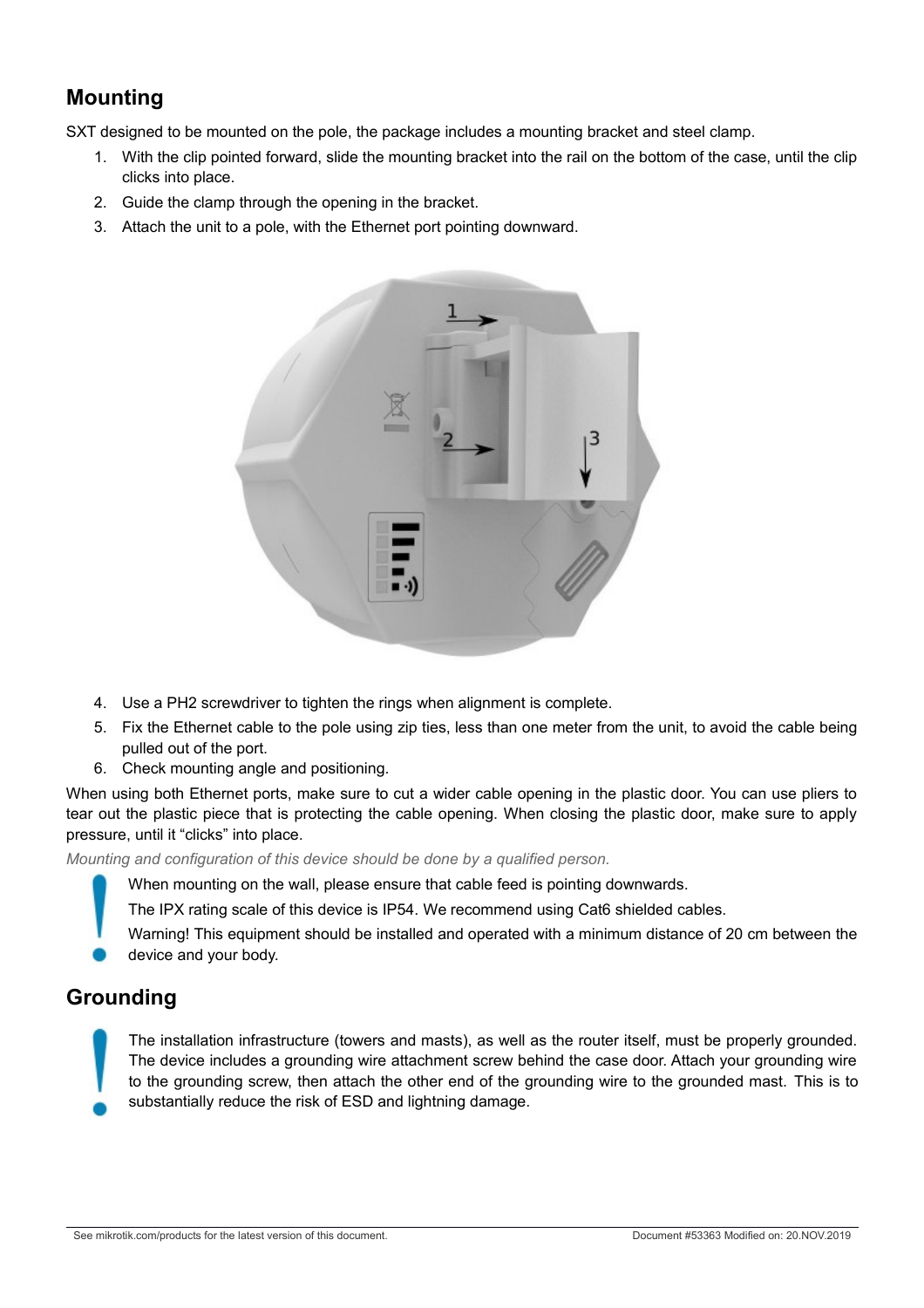# <span id="page-2-0"></span>**Powering**

The device accepts power from the Ethernet port:

12 - 57 V DC  $=$  passive and 802.3af/at PoE to the port ETH1.

The power consumption under maximum load can reach 5 W, with attachments 22 W.

Connecting to a PoE Adapter:

- 1. Connect the Ethernet cable from the device to the PoE+DATA port of the PoE adapter;
- 2. Connect an Ethernet cable from your local network (LAN) to the PoE adapter;
- 3. Connect the power cord to the adapter, and then plug the power cord into a power outlet.

## **Configuration**

Once logged in, we recommend clicking the "Check for updates" button in the QuickSet menu, as updating your RouterOS software to the latest version ensures the best performance and stability. For wireless models, please make sure you have selected the country where the device will be used, to conform with local regulations.

RouterOS includes many configuration options in addition to what is described in this document. We suggest starting here to get yourself accustomed to the possibilities: [http://mt.lv/help.](http://mt.lv/help) In case IP connection is not available, the Winbox tool [\(http://mt.lv/winbox\)](http://mt.lv/winbox) can be used to connect to the MAC address of the device from the LAN side (all access is blocked from the Internet port by default).

For recovery purposes, it is possible to boot the device for reinstallation, see a section [Reset button.](#page-2-1)

#### **Extension slots and ports**

- Two Ethernet ports that support automatic cross/straight cable correction (Auto MDI/X), so you can use either straight or cross-over cables for connecting to other network devices.
- The ETH2 port is capable of powering another RouterBOARD device with passive PoE (up to 57 V). The maximum output current is 600 mA when using less than 30 V to power this device and 400 mA when using more than 30 V.
- MiniPSIe slot.
- Two micro SIM slots.
- Integrated LTE module, supported bands depend on a region (check brochure).

#### <span id="page-2-1"></span>**Reset button**

The reset button has three functions:

- Hold this button during boot time until LED light starts flashing, release the button to reset RouterOS configuration (total 5 seconds);
- Keep holding for 5 more seconds, LED turns solid, release now to turn on CAP mode. The device will now look for a CAPsMAN server (total 10 seconds);
- Or Keep holding the button for 5 more seconds until LED turns off, then release it to make the RouterBOARD look for Netinstall servers (total 15 seconds);

Regardless of the above option used, the system will load the backup RouterBOOT loader if the button is pressed before power is applied to the device. Useful for RouterBOOT debugging and recovery.

# **Mode button**

The action of the mode buttons can be configured from RouterOS software to execute any user-supplied RouterOS script. You can also disable this button. The mode button can be configured in RouterOS menu /system routerboard mode-button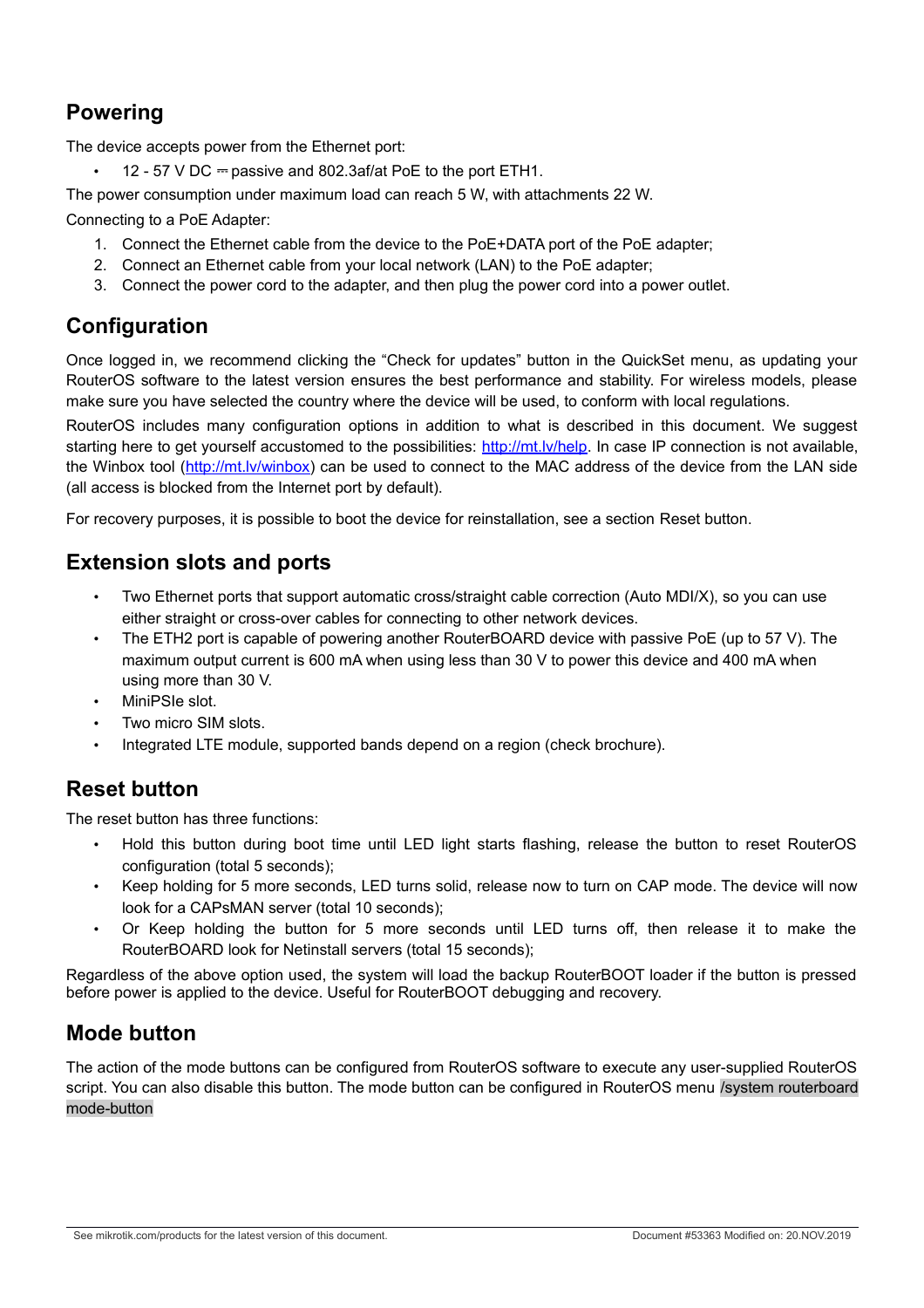#### **Accessories**

Package includes the following accessories that come with the device:

- ADAPT1 EU/US Switching Power Supply 24 V, 0.8 A, 19.2 W, 85.3%, VI, cable:150 cm Hor CMC;
- CLAMP1\_Hose Clapmp SUS304 (Philips type ; clamping diameter range 35-70 mm);
- POE1\_POE Injector with shielded connector;
- BRAC1\_SXT5D mounting;

## **Specifications**

For more information about this product, specifications, pictures, downloads and test results please visit our web page: [https://mikrotik.com/product/sxt\\_lte6\\_kit](https://mikrotik.com/product/sxt_lte6_kit) 

## **Operating system support**

The device supports RouterOS software version 6. The specific factory installed-version number is indicated in the RouterOS menu /system resource. Other operating systems have not been tested.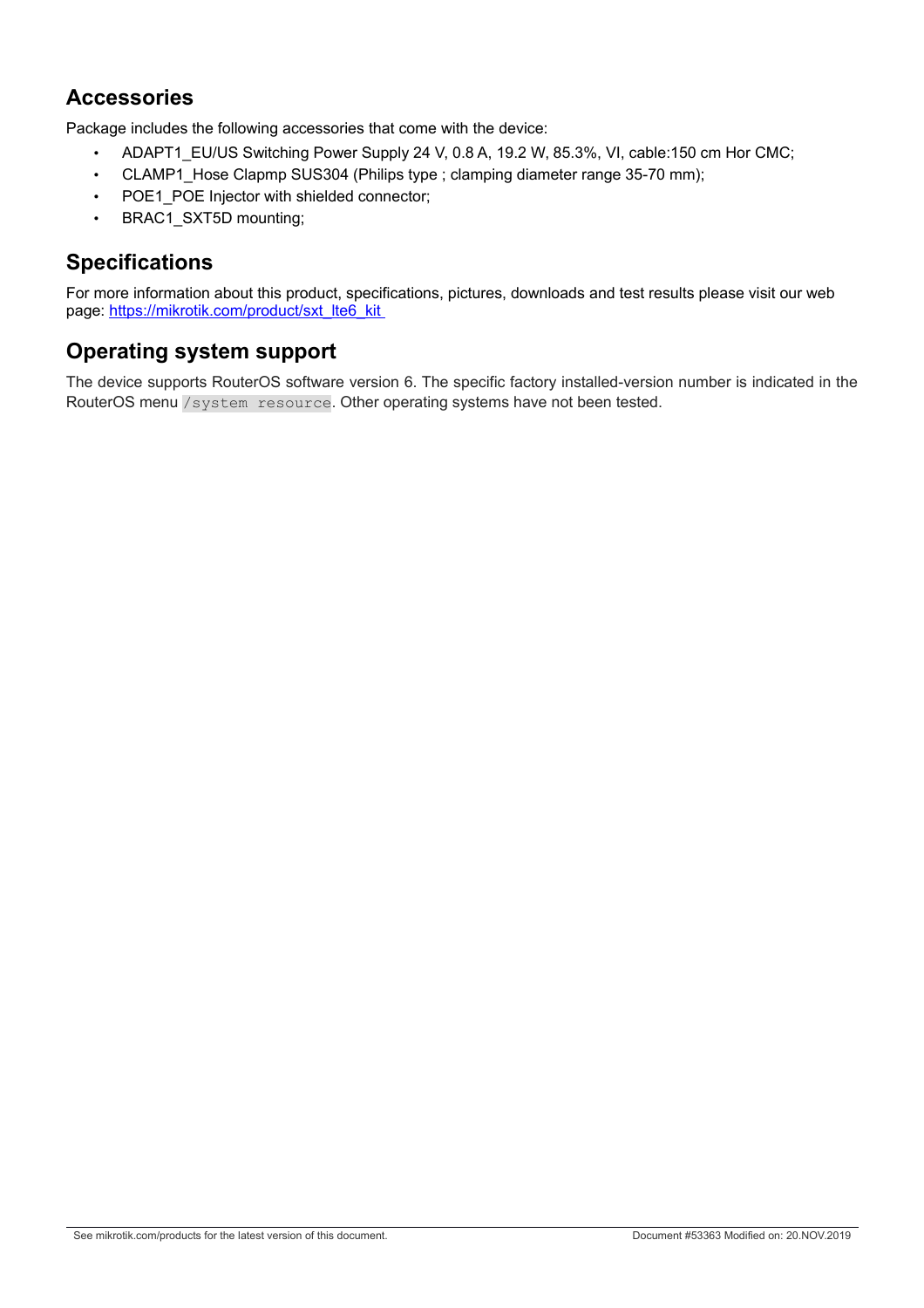# **Federal Communication Commission Interference Statement**

#### FCC ID:TV7R11ELTE6

This equipment has been tested and found to comply with the limits for a Class B digital device, pursuant to Part 15 of the FCC Rules. These limits are designed to provide reasonable protection against harmful interference in a residential installation.

This equipment generates, uses and can radiate radio frequency energy and, if not installed and used in accordance with the instructions, may cause harmful interference to radio communications. However, there is no guarantee that interference will not occur in a particular installation. If this equipment does cause harmful interference to radio or television reception, which can be determined by turning the equipment off and on, the user is encouraged to try to correct the interference by one of the following measures:

- Reorient or relocate the receiving antenna.
- Increase the separation between the equipment and receiver.
- Connect the equipment into an outlet on a circuit different from that to which the receiver is connected.
- Consult the dealer or an experienced radio/TV technician for help.

FCC Caution: Any changes or modifications not expressly approved by the party responsible for compliance could void the user's authority to operate this equipment.

This device complies with Part 15 of the FCC Rules. Operation is subject to the following two conditions: (1) This device may not cause harmful interference, and (2) this device must accept any interference received, including interference that may cause undesired operation. This device and its antenna must not be co-located or operation in conjunction with any other antenna or transmitter.

IMPORTANT: Exposure to Radio Frequency Radiation.

This equipment complies with the FCC RF radiation exposure limits set forth for an uncontrolled environment. This equipment should be installed and operated with a minimum distance of 20 cm between the radiator and any part of your body.

For use of CBRS bands, the CBSD Category of the final Host equipment will be dependent on the power settings and antenna gain used.

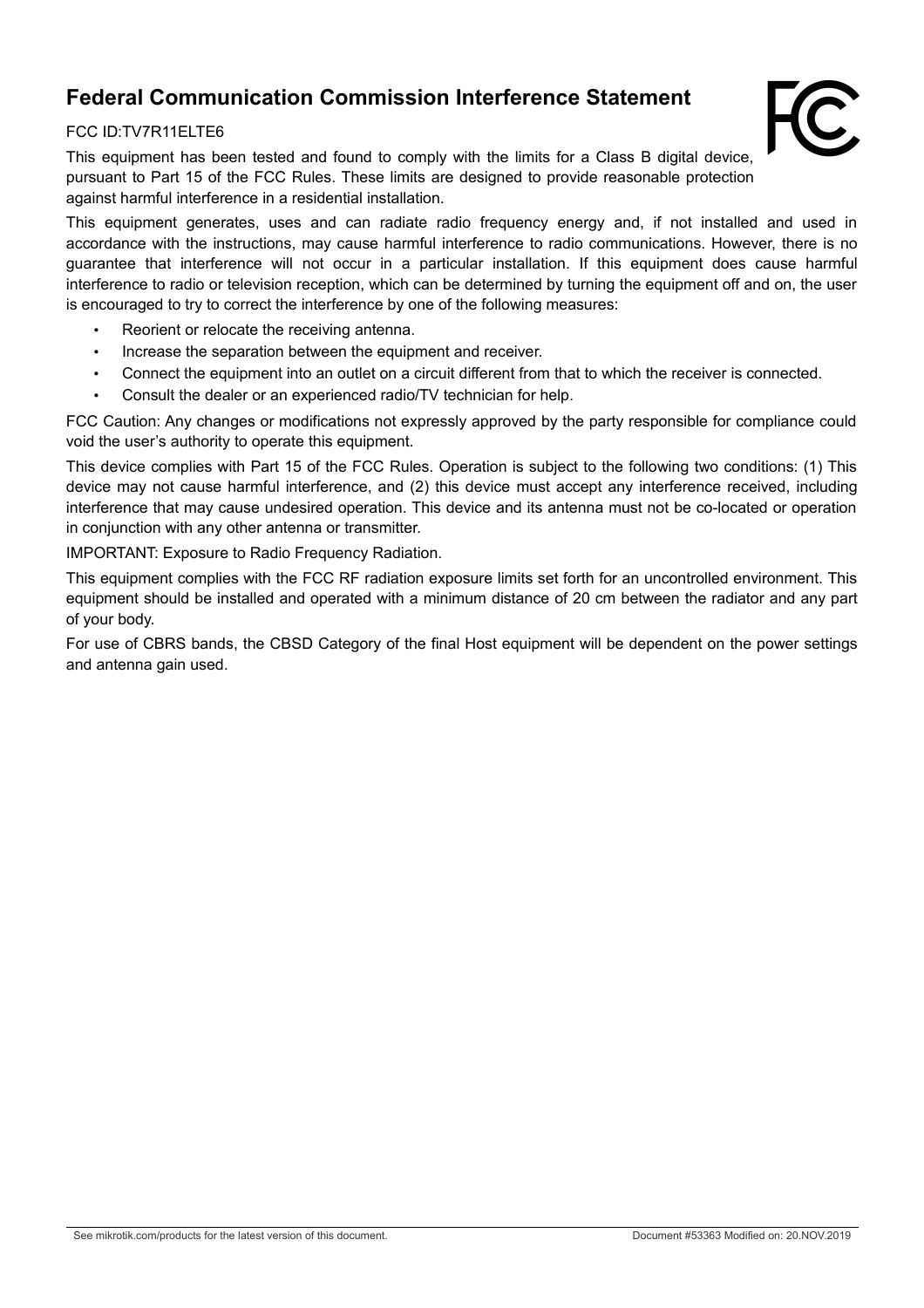## **Innovation, Science and Economic Development Canada**

This device contains licence-exempt transmitter(s)/receiver(s) that comply with Innovation, Science and Economic Development Canada's licence-exempt RSS(s). Operation is subject to the following two conditions:

- 1. This device may not cause interference;
- 2. This device must accept any interference, including interference that may cause undesired operation of the device.

L'émetteur/récepteur exempt de licence contenu dans le présent appareil est conforme aux CNR d'Innovation, Sciences et Développement économique Canada applicables aux appareils radio exempts de licence. L'exploitation est autorisée aux deux conditions suivantes:

- 1. L'appareil ne doit pas produire de brouillage;
- 2. L'appareil doit accepter tout brouillage radioélectrique subi, mźme si le brouillage est.

IMPORTANT: Exposure to Radio Frequency Radiation.

This equipment complies with the IC radiation exposure limits set forth for an uncontrolled environment. This equipment should be installed and operated with a minimum distance of 20 cm between the radiator and any part of your body.

Cet equipement est conforme aux limites d'exposition au rayonnement IC definies pour un environnement non controle. Cet equipement doit etre installe et utilise a une distance minimale de 20 cm entre le radiateur et toute partie de votre corps.

CAN ICES-3 (B)/NMB-3(B)FCC

#### IC 7442A-R11ELTE6

The device for operation in the band 5150–5250 MHz is only for indoor use to reduce the potential for harmful interference to co-channel mobile satellite systems.

les dispositifs fonctionnant dans la bande de 5150 ą 5250 MHz sont réservés uniquement pour une utilisation ą l'intérieur afin de réduire les risques de brouillage préjudiciable aux systčmes de satellites mobiles utilisant les mźmes canaux.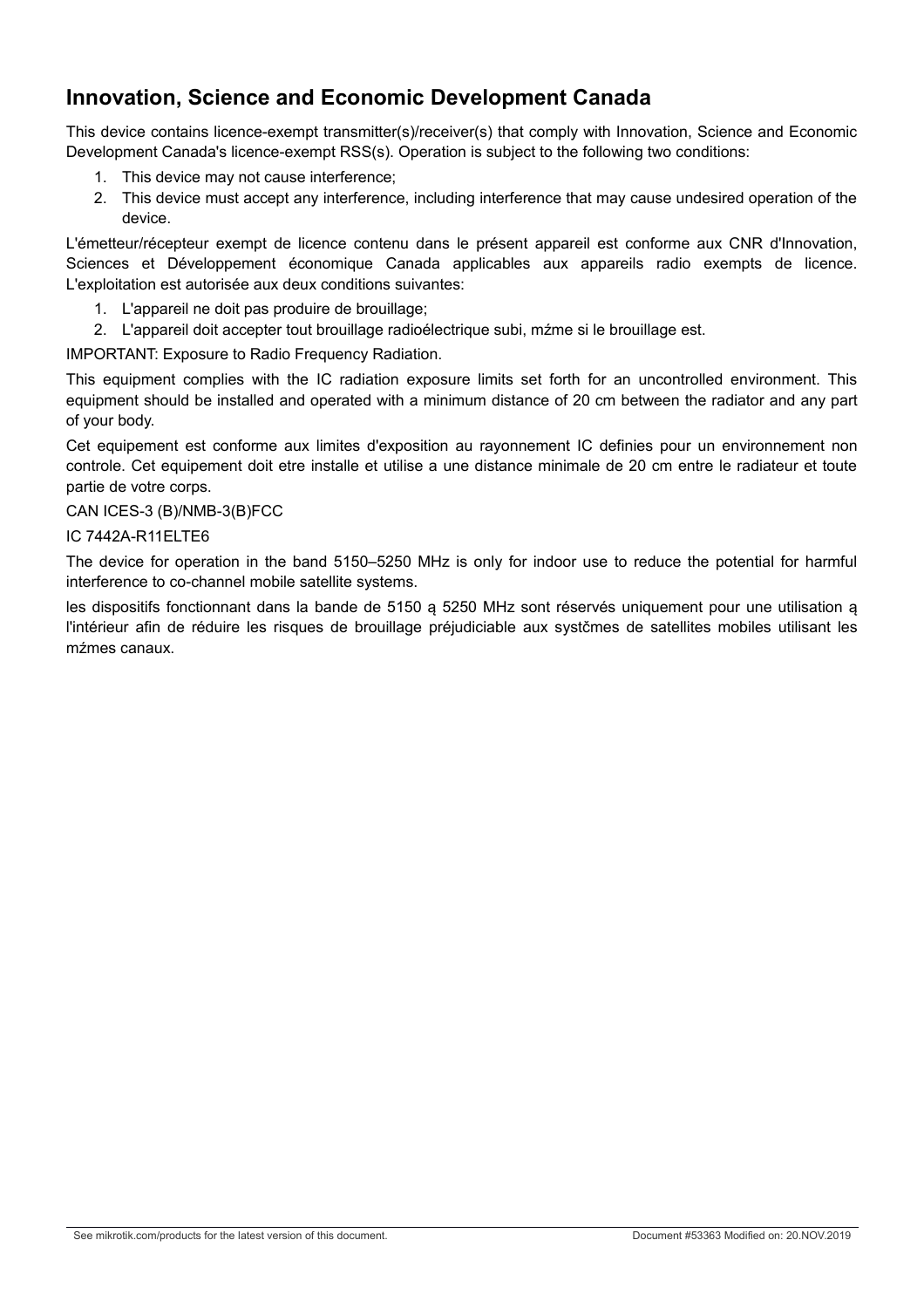#### **CE Declaration of Conformity**

Manufacturer: Mikrotikls SIA, Brivibas gatve 214i Riga, Latvia, LV1039.

|    | ividi iulacturei . Iviiki olikis OIA, Ditvibas yatve ZT41 Nya, Latvia, Lv 1009                                                                                                                                                              |
|----|---------------------------------------------------------------------------------------------------------------------------------------------------------------------------------------------------------------------------------------------|
|    | ВСС настоящото Mikrotīkls SIA декларира, че този тип радиосъоръжение RouterBOARD е в съответствие с Директива 2014/53/EC.                                                                                                                   |
|    | Цялостният текст на ЕС декларацията за съответствие може да се намери на следния интернет адрес: https://mikrotik.com/products                                                                                                              |
|    | CS Tímto Mikrotīkls SIA prohlašuje, že typ rádiového zařízení RouterBOARD je v souladu se směrnicí 2014/53/EU. Úplné znění EU prohlášení o                                                                                                  |
|    | shodě je k dispozici na této internetové adrese: https://mikrotik.com/products                                                                                                                                                              |
|    | DA Hermed erklærer Mikrotīkls SIA, at radioudstyrstypen RouterBOARD er i overensstemmelse med direktiv 2014/53/EU. EU-                                                                                                                      |
|    | overensstemmelseserklæringens fulde tekst kan findes på følgende internetadresse: https://mikrotik.com/products                                                                                                                             |
|    | DE Hiermit erklärt Mikrotīkls SIA, dass der Funkanlagentyp RouterBOARD der Richtlinie 2014/53/EU entspricht. Der vollständige Text der EU-                                                                                                  |
|    | Konformitätserklärung ist unter der folgenden Internetadresse verfügbar: https://mikrotik.com/products                                                                                                                                      |
| EL | Με την παρούσα ο/η Mikrotīkls SIA, δηλώνει ότι ο ραδιοεξοπλισμός RouterBOARD πληροί την οδηγία 2014/53/ΕΕ. Το πλήρες κείμενο της<br>δήλωσης συμμόρφωσης ΕΕ διατίθεται στην ακόλουθη ιστοσελίδα στο διαδίκτυο: https://mikrotik.com/products |
|    | EN Hereby, Mikrotīkls SIA declares that the radio equipment type RouterBOARD is in compliance with Directive 2014/53/EU. The full text of the                                                                                               |
|    | EU declaration of conformity is available at the following internet address: https://mikrotik.com/products                                                                                                                                  |
|    | ES Por la presente, Mikrotīkls SIA declara que el tipo de equipo radioeléctrico RouterBOARD es conforme con la Directiva 2014/53/UE. El texto                                                                                               |
|    | completo de la declaración UE de conformidad está disponible en la dirección Internet siguiente: https://mikrotik.com/products                                                                                                              |
|    | ET Käesolevaga deklareerib Mikrotīkls SIA, et käesolev raadioseadme tüüp RouterBOARD vastab direktiivi 2014/53/EL nõuetele. ELi                                                                                                             |
|    | vastavusdeklaratsiooni täielik tekst on kättesaadav järgmisel internetiaadressil: https://mikrotik.com/products                                                                                                                             |
|    | Mikrotīkls SIA vakuuttaa, että radiolaitetyyppi RouterBOARD on direktiivin 2014/53/EU mukainen. EU-vaatimustenmukaisuusvakuutuksen                                                                                                          |
|    | täysimittainen teksti on saatavilla seuraavassa internetosoitteessa: https://mikrotik.com/products                                                                                                                                          |
|    | FR Le soussigné, Mikrotīkls SIA , déclare que l'équipement radioélectrique du type RouterBOARD est conforme à la directive 2014/53/UE. Le                                                                                                   |
|    | texte complet de la déclaration UE de conformité est disponible à l'adresse internet suivante: https://mikrotik.com/products                                                                                                                |
|    | HR∭likrotīkls SIA ovime izjavljuje da je radijska oprema tipa RouterBOARD u skladu s Direktivom 2014/53/EU. Cjeloviti tekst EU izjave o                                                                                                     |
|    | sukladnosti dostupan je na sljedećoj internetskoj adresi: https://mikrotik.com/products                                                                                                                                                     |
|    | HU Mikrotīkls SIA igazolja, hogy a RouterBOARD típusú rádióberendezés megfelel a 2014/53/EU irányelvnek. Az EU-megfelelőségi nyilatkozat                                                                                                    |
|    | teljes szövege elérhető a következő internetes címen: https://mikrotik.com/products                                                                                                                                                         |
| lΓ | Ill fabbricante, Mikrotīkls SIA, dichiara che il tipo di apparecchiatura radio RouterBOARD è conforme alla direttiva 2014/53/UE. Il testo                                                                                                   |
|    | completo della dichiarazione di conformità UE è disponibile al seguente indirizzo Internet: https://mikrotik.com/products                                                                                                                   |
| IS | Hér með lýsir Mikrotīkls SIA því yfir að RouterBOARD er í samræmi við grunnkröfur og aðrar kröfur, sem gerðar eru í tilskipun 2014/53/EU.                                                                                                   |
|    | Fullur texti ESB samræmisyfirlýsingar er að finna á eftirfarandi veffangi: https://mikrotik.com/products                                                                                                                                    |
| LТ | Aš, Mikrotīkls SIA, patvirtinu, kad radijo įrenginių tipas RouterBOARD atitinka Direktyvą 2014/53/ES. Visas ES atitikties deklaracijos tekstas                                                                                              |
|    | prieinamas šiuo interneto adresu: https://mikrotik.com/products                                                                                                                                                                             |
|    | Ar šo Mikrotīkls SIA deklarē, ka radioiekārta RouterBOARD atbilst Direktīvai 2014/53/ES. Pilns ES atbilstības deklarācijas teksts ir pieejams                                                                                               |
|    | šādā interneta vietnē: https://mikrotik.com/products                                                                                                                                                                                        |
|    | MT B'dan, Mikrotīkls SIA , niddikjara li dan it-tip ta' tagħmir tar-radju RouterBOARD huwa konformi mad-Direttiva 2014/53/UE. It-test kollu tad-                                                                                            |
|    | dikjarazzjoni ta' konformità tal-UE huwa disponibbli f'dan l-indirizz tal-Internet li ġej: https://mikrotik.com/products                                                                                                                    |
|    | NL  Hierbij verklaar ik, Mikrotīkls SIA , dat het type radioapparatuur RouterBOARD conform is met Richtlijn 2014/53/EU. De volledige tekst van                                                                                              |
|    | de EU-conformiteitsverklaring kan worden geraadpleegd op het volgende internetadres: https://mikrotik.com/products                                                                                                                          |
|    | NOMikrotīkls SIA erklærer herved at utstyret RouterBOARD er i samsvar med de grunnleggende krav og øvrige relevante krav i direktiv                                                                                                         |
|    | 2014/53/EU. Den fulle teksten til EU-samsvarserklæringen er tilgjengelig på følgende internettadresse: https://mikrotik.com/products                                                                                                        |
| ĒΓ | Mikrotīkls SIA niniejszym oświadcza, że typ urządzenia radiowego RouterBOARD jest zgodny z dyrektywą 2014/53/UE. Pełny tekst                                                                                                                |
|    | deklaracji zgodności UE jest dostępny pod następującym adresem internetowym: https://mikrotik.com/products                                                                                                                                  |
|    | PT O(a) abaixo assinado(a) Mikrotīkls SIA declara que o presente tipo de equipamento de rádio RouterBOARD está em conformidade com a                                                                                                        |
|    | Diretiva 2014/53/UE. O texto integral da declaração de conformidade está disponível no seguinte endereço de Internet:                                                                                                                       |
|    | https://mikrotik.com/products                                                                                                                                                                                                               |
|    | ROPrin prezenta, Mikrotīkls SIA declară că tipul de echipamente radio RouterBOARD este în conformitate cu Directiva 2014/53/UE. Textul                                                                                                      |
|    | integral al declarației UE de conformitate este disponibil la următoarea adresă internet: https://mikrotik.com/products                                                                                                                     |
|    | SK Mikrotīkls SIA týmto vyhlasuje, že rádiové zariadenie typu RouterBOARD je v súlade so smernicou 2014/53/EÚ. Úplné EÚ vyhlásenie o                                                                                                        |
|    | zhode je k dispozícii na tejto internetovej adrese: https://mikrotik.com/products                                                                                                                                                           |
|    | SL Mikrotīkls SIA potrjuje, da je tip radijske opreme RouterBOARD skladen z Direktivo 2014/53/EU. Celotno besedilo izjave EU o skladnosti je                                                                                                |
|    | na voljo na naslednjem spletnem naslovu: https://mikrotik.com/products                                                                                                                                                                      |
|    | SV Härmed försäkrar Mikrotīkls SIA att denna typ av radioutrustning RouterBOARD överensstämmer med direktiv 2014/53/EU. Den fullständiga                                                                                                    |
|    | texten till EU-försäkran om överensstämmelse finns på följande webbadress: https://mikrotik.com/products                                                                                                                                    |

#### **MPE statement**

This equipment complies with EU radiation exposure limits set forth for an uncontrolled environment. This equipment should be installed and operated with minimum distance of 20 cm between the radiator and your body, unless specifically stated otherwise in page 1 of this document. In RouterOS you must specify your country, to make sure local wireless regulations are observed.

This device meets Maximum 2G/3G/4G LTE per ETSI regulations.

#### **Frequency bands terms of use**

| Frequency range (for applicable models) Channels used Maximum Output Power (EIRP) Restriction |           |        |                                                        |  |
|-----------------------------------------------------------------------------------------------|-----------|--------|--------------------------------------------------------|--|
| 2412-2472 MHz                                                                                 | - 13      | 20 dBm | Without any restriction to use in all EU Member States |  |
| 5150-5250 MHz                                                                                 | 26 - 48   | 23 dBm | Restricted to indoor use only*                         |  |
| 5250-5350 MHz                                                                                 | 52 - 64   | 20 dBm | Restricted to indoor use only*                         |  |
| 5470-5725 MHz                                                                                 | 100 - 140 | 27 dBm | Without any restriction to use in all EU Member States |  |



*\* It is the customer's responsibility to follow local country regulations, including operation within legal frequency channels, output*

*power, cabling requirements, and Dynamic Frequency Selection (DFS) requirements. All Mikrotik radio devices must be professionally installed! According to Commission Decision 2000/299/EC (6 April 2000), the product falls under the scope of Class 2.*

*Note. Information contained here is subject to change. Please visit the product page on [www.mikrotik.com](http://www.mikrotik.com/) for the most up to date version of this document.*